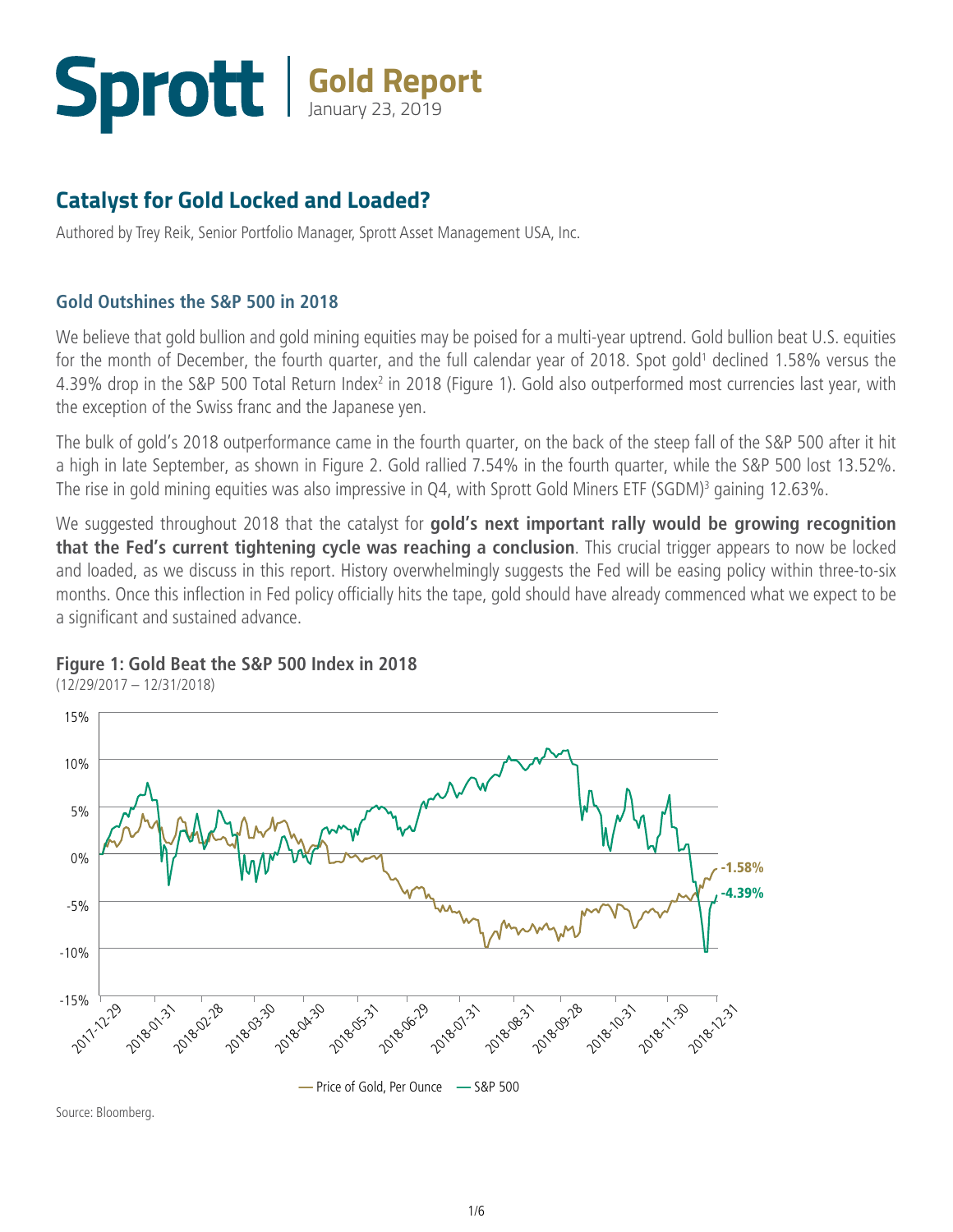January 23, 2019



**Figure 2: Gold Bullion and Gold Equities Beat the S&P 500 Index in the Fourth Quarter**  (9/28/2018 – 12/31/2018)

Source: Bloomberg.

#### **Fed U-Turn**

During 2018, we suggested the Fed's dual policy agenda of simultaneous rate hikes and balance sheet reduction was crimping dollar liquidity to the significant peril of reigning financial asset prices. Throughout the year, we documented signs of mounting financial stress in both peripheral and mainstream asset classes, ranging from emerging markets and subprime U.S. consumer credits all the way to mammoth U.S. markets for residential housing and corporate debt.

By yearend, Fed-induced liquidity strains materialized in broad equity averages, **with the S&P 500 posting a 13.52% fourth-quarter decline**. True to form, Fed stewards took quick note of slumping U.S. equities and have since softened the Fed's party line. Indeed, an onslaught of Fed jawboning in recent weeks has virtually extinguished market expectations for additional rate hikes.

#### **January Turnaround**

On 10/3/18, the date of Fed Chairman Powell's now infamous "long way from neutral" comment, the S&P 500 closed at 2,925.51. By Christmas Eve, the S&P had declined a startling 19.63%, and on 12/24 alone, the Dow Jones Industrial Average plunged 653 points, its worst-ever Christmas Eve decline. Fueling market uncertainty, the Federal government shutdown commenced at midnight on 12/22, the same day Bloomberg reported President Trump was considering firing Fed Chairman Jerome Powell.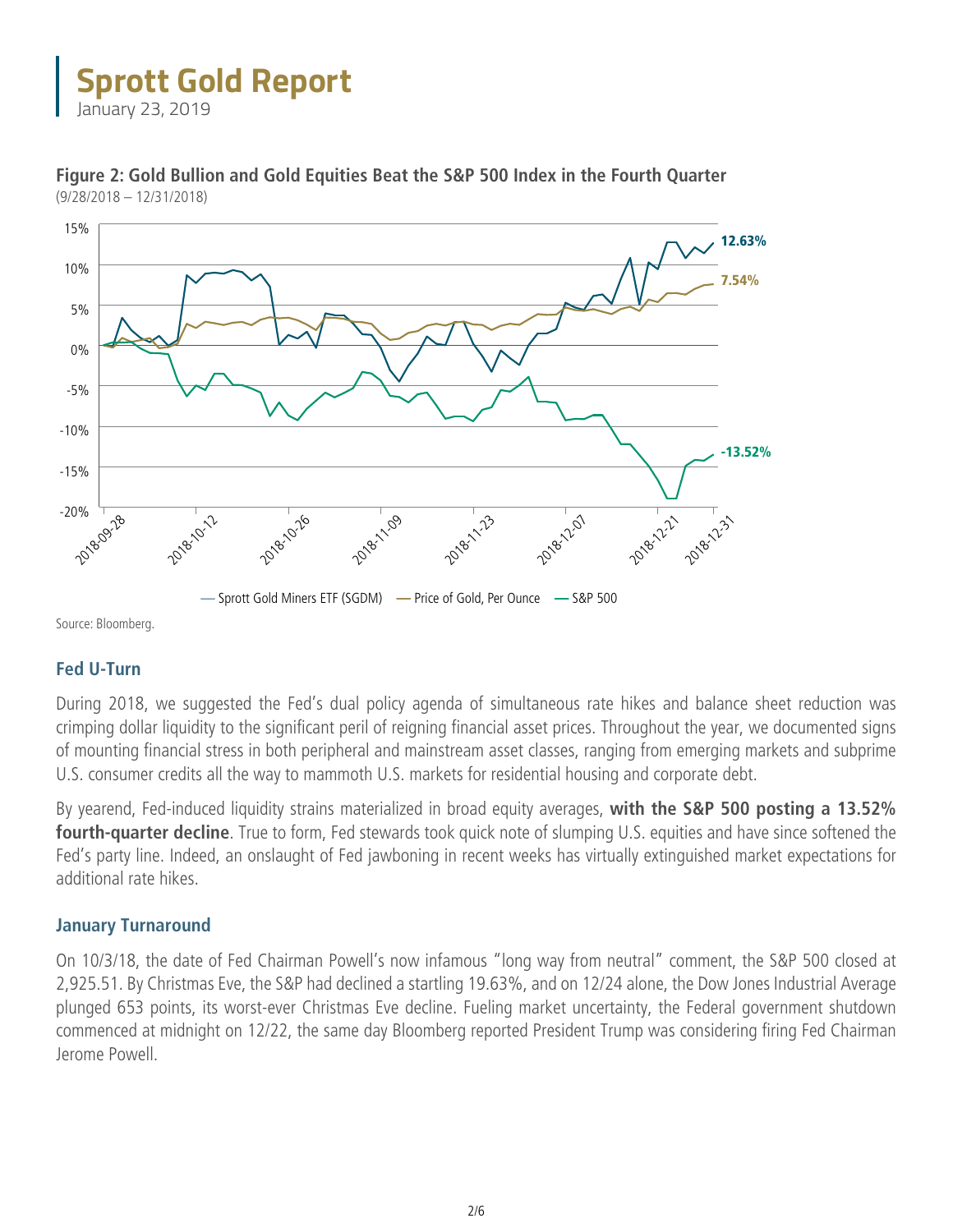January 23, 2019

In a curious attempt to calm markets, Treasury Secretary Mnuchin tweeted on 12/23/18 that he had phoned the top six U.S. banking executives to confirm that, despite the government shutdown, there was "ample liquidity" in the financial system. Since investors hadn't been concerned about bank liquidity before Mnuchin's tweet, markets accelerated to the downside on 12/24/18. Secretary Mnuchin then made the exceedingly rare *public* announcement that he had scheduled a meeting of the President's Working Group on Financial Markets for the morning of 12/24/18. Nicknamed the Plunge Protection Team (PPT), the Working Group was formed after the 1987 market crash and is composed of top officials from the Federal Reserve, the Securities and Exchange Commission and the Commodity Futures Trading Commission.

Fanning conspiratorial flames, the S&P 500 abruptly reversed course from its 2,351.10 close on 12/24 and rallied 11.02% through a 1/15/19 close of 2,610.30. What could account for such sudden resilience of previously slumping equity averages? As enjoyable as the Hollywood optics of a Christmas Eve PPT thriller might be, we would attribute the bounce in equities to a far more ordinary narrative — more like a late night re-run of an old sitcom. In recent weeks, global central banks have orchestrated significant and coordinated liquidity provision to provide Chairman Powell and his colleagues sufficient cover to stable their high-horses of monetary restraint.

In tracking the aggregate size of the balance sheets of the world's Big 4 central banks (U.S. Fed; European Central Bank, ECB; Bank of Japan, BOJ; and People's Bank of China, PBOC), we rely on the considered work of Andy Lees (Macro Strategy). Andy maintains a proprietary formula which tracks the *daily U.S. dollar value* of publically reported updates in Big 4 balance sheet composition. Importantly, despite a US\$1.219 trillion collective reduction in Big 4 balance sheets between 3/26/18 and 12/24/18, the U.S. dollar value of the Big 4 balance sheets reversed on a dime (or command) on Christmas Eve and surged an eye-opening \$428 billion during the three weeks ended 1/15/19.

#### **Figure 3: U.S. Dollar Value of Big 4 Central Bank Balance Sheets**

[Fed, ECB, BOJ and PBOC] (1/31/18 – 1/15/19)



Source: Bloomberg.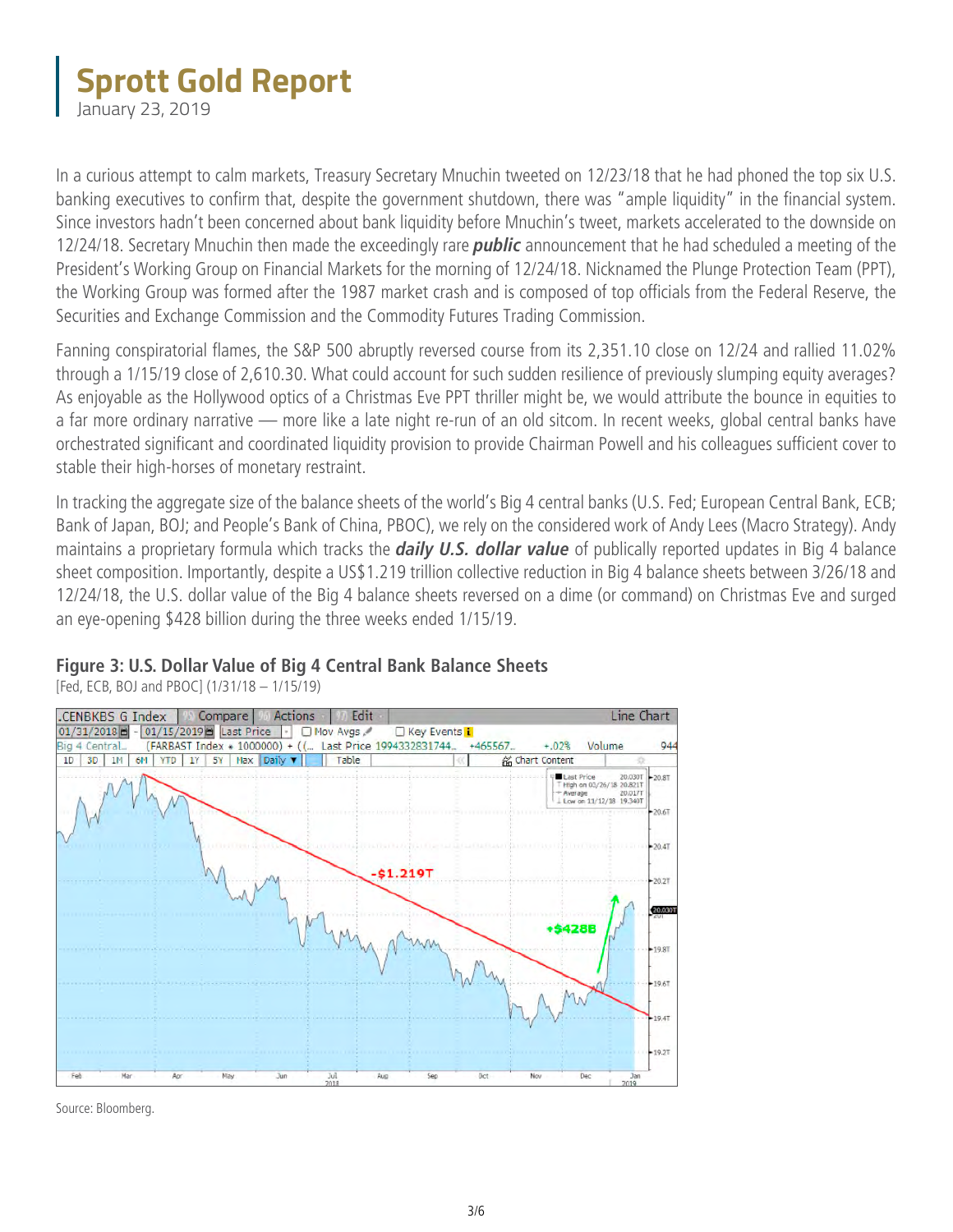January 23, 2019

#### **Global Central Banks are Reversing Course**

While the majority of this climb was due to exchange-rate movements, the surging delta included \$45 billion in asset purchases by the ECB (after officially terminating its QE program in early December), and \$35 billion was in purchases from the BOJ (after remaining relatively stable for eight months). Point being, global central banks are already reversing course from their fleeting posture of removing accommodation.

We cannot stress enough how one-dimensional global asset markets have become. On 1/15/19, the Institute of International Finance (IIF) updated its longstanding study of global debt levels. As of Q3 2018, the IIF estimates total global debt now stands at \$244 trillion, or over 318% of global GDP. With this much debt in the financial system, the only variables truly relevant for financial-asset valuations are the policies and behaviors of global central banks. It really is that simple — reigning financial asset valuations are now completely dependent on sustained central bank liquidity. For example, despite Chair Powell's bravado, it is now patently clear that the Fed cannot raise fed funds to 2.5% and reduce its balance sheet below \$4.1 trillion without pressuring U.S. equity markets.

#### **Fed Pause on Rate Hikes**

By unanimous decision at its 12/19/18 meeting, the Federal Open Market Committee (FOMC) hiked the fed funds rate by 25 basis points. In his post-meeting press conference, Chair Powell telegraphed two additional rate hikes during 2019 and characterized the Fed's balance sheet runoff as being on autopilot and not subject to change. By January 9, however, Fed Presidents Bullard, Evans and Rosengren (coincidentally, all 2019 FOMC voters) had weighed in against the necessity for further rate hikes. By 1/14/19, even Janet Yellen had surfaced to suggest, "It's very possible we may have seen the last interest rate hike of this cycle." On 1/15/19, the Fed's most ardent hawk (and final 2019 rotating FOMC voter), Kansas City Fed President Esther George, made it official, "It might be a good time to pause our interest rate normalization."

#### **Waiting for Scales to Tip on Gold**

There you have it. The Fed has all but admitted in the three weeks following its December rate hike that that hike may have been misguided. As gold investors, we have anticipated just such a Fed denouement for much of 2018. In classic irony, market reaction-to-date from abrupt reversal in Fed policy-guidance has largely been limited to equity ebullience. The 11% post-Christmas rally in the S&P 500 has been matched by a negligible \$20 rally in the gold price (1.6%). **Needless to say, we expect more reasoned analysis to tip the scales dramatically in gold's favor in coming periods**.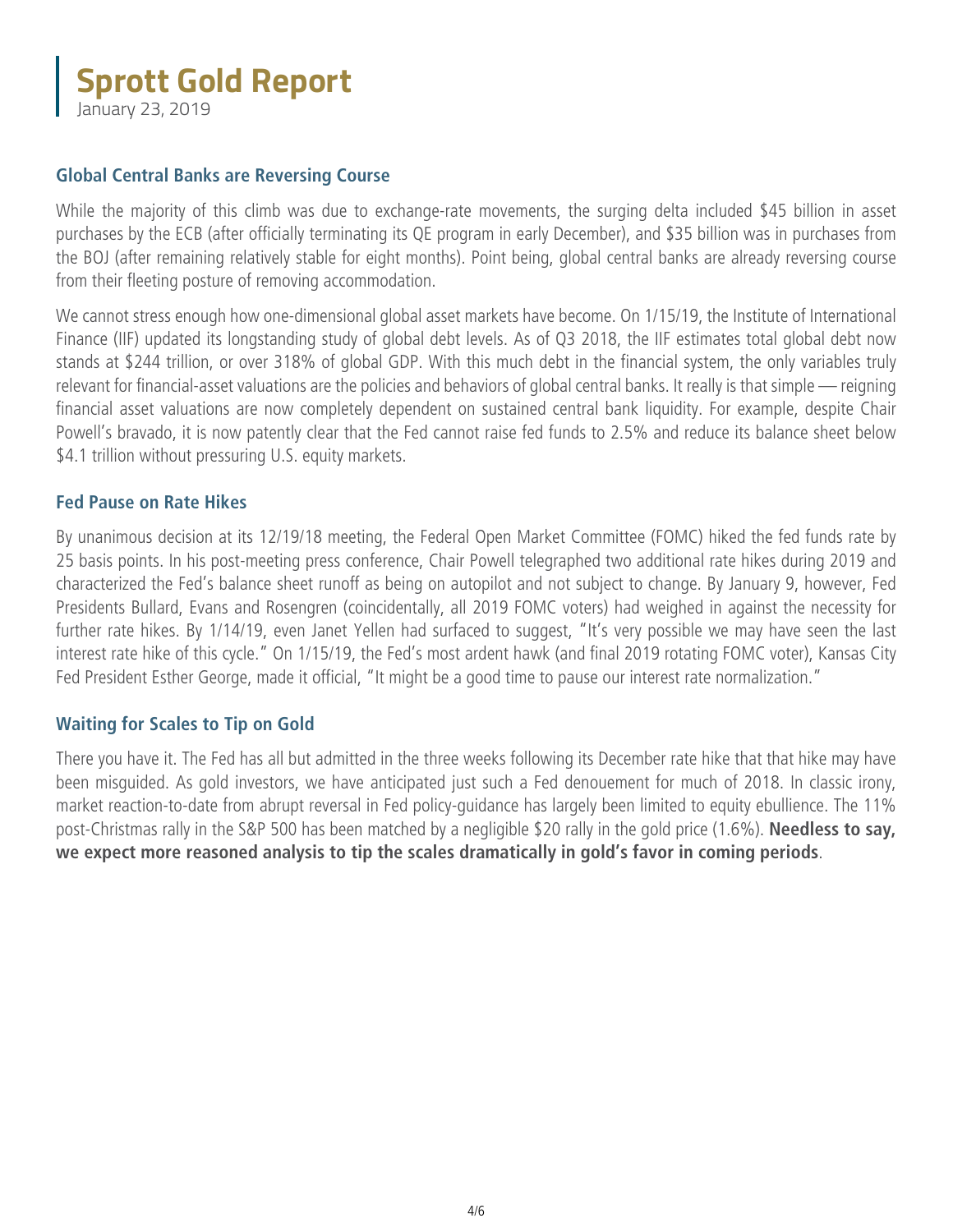January 23, 2019

**Figure 4: Upper Bound of Fed Funds Target Rate** 

 $(1986 - 2018)$ 



Source: Federal Reserve; MacroMavens.

Typical of late bull market cognitive dissonance, we believe consensus is misreading the significance of the Fed's evolving pause in rate hikes. On the surface, suspension of further tightening might equate to a back-in-the-pool signal, right? Actually, no it doesn't. The history of Fed pauses during the past three decades has been to signal significant economic slowdown. At least in 1989, 2000 and 2007, the first Fed pause signaled imminent recession. Indeed, as shown in Figure 4, since 1986, the length of time between first Fed pause and first Fed ease has averaged roughly six months.

#### **With all due respect to equity markets, we would suggest the evolving about-face in Fed policy holds unequivocally positive implications for precious metals. Stay tuned!**

Sincerely,

Trey Reik Senior Portfolio Manager Sprott Asset Management USA, Inc. 203.656.2400